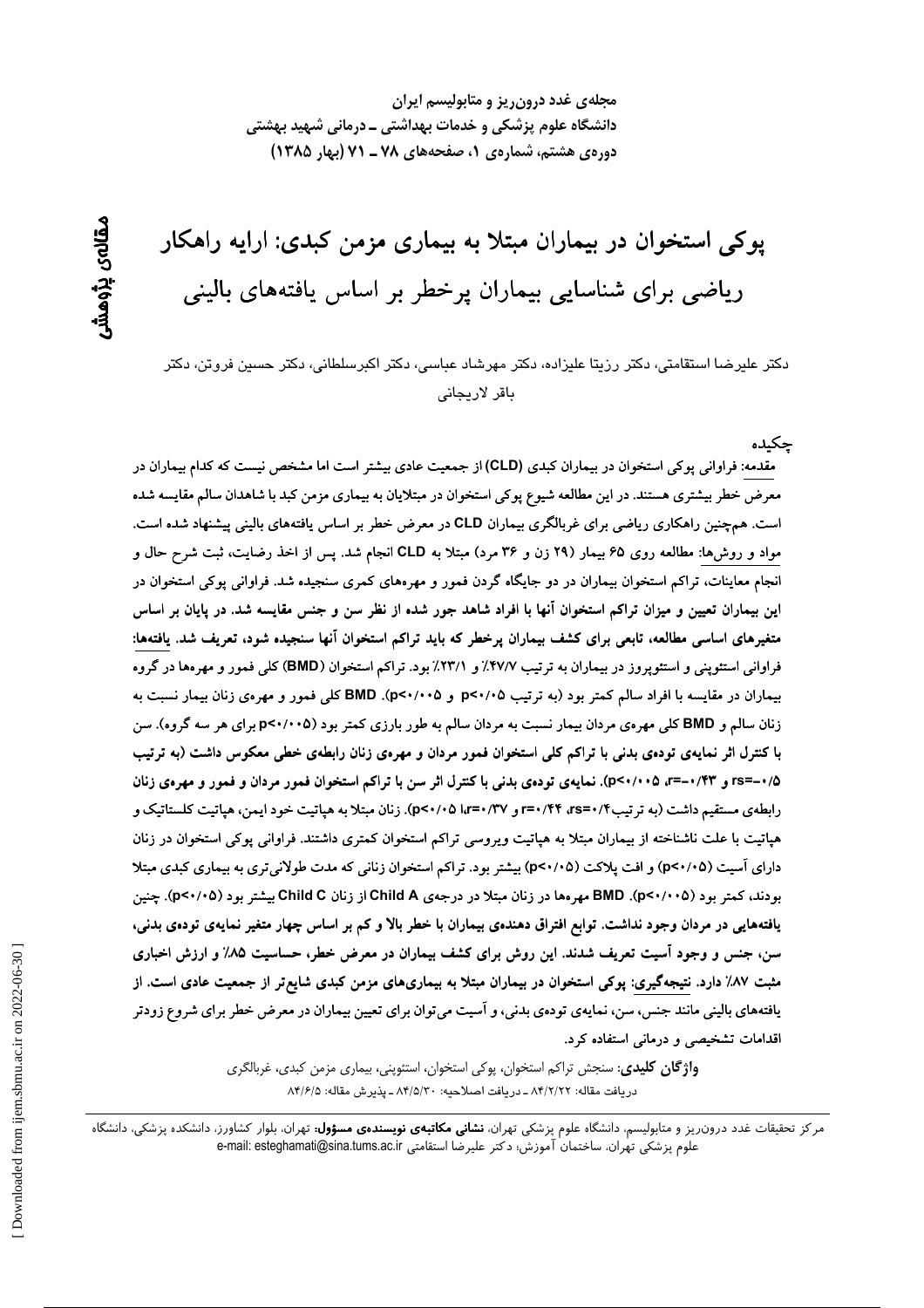معدی ــ مروی (۳۵٪)، در ۴ نفر با وجود آسیت (۶٪) و در بقیه با کمک یافتههای بالینی و آزمایشگاهی شامل افزایش طولانی مدت آنزیمهای کب*دی*، طولانی بودن زمان پروترومبین و افت آلبومین سرم و پلاکت خون تأیید شد. شرح حال این بیماران شامل دادههای دموگرافیک (سن، جنس و مدت ابتلا به بیماری کبدی)، سابقهی شکستگی پاتولوژیک، مصرف سیگار، و بیماریهای همراه در مصاحبهی حضوری یا از پروندهی بیمار استخراج و ثبت شد. معاينه شامل ثبت قد و وزن و بررسی علايم بالينی شامل آسیت، نارسایی قلب و آنسفالوپاتی کبدی انجام شد. تراکم استخوان (BMD)<sup>ii</sup> این بیماران با استفاده از دستگاه Lunar DPXMD مدل ۷۱۶۴ در دو جایگاه مهرههای کمری دوم تا چهارم در نمای قدامی ـ خلفی و سر فمور سنجیده شد. این دستگاه به طور روزانه توسط استاندارد و فانتوم مخصوص مورد بازبینی قرار گرفت. از معیار Tبرای تعیین فراوانی استئوپروز و استئوپنی در بیماران بر اساس معیار سازمان جهانی بهداشت استفاده شد.^تراکم طبیعی استخوان با معیار T مساوی یا بیشتر از ۱–، استئوینی با معیارT بین ۰۱ و ۲/۵- و استئویروز با معبار T کمتر و مساوی ۲/۵-مشخص شد. ارتباط میزان تراکم استخوان با سن، جنس، یائسگی، شدت بیماری کبدی بر حسب معیارChild، وجود سپرورز و پافتههای بالینی (آسیت و واریس) و آزمایشگاهی (سطح آلبومین خون، زمان پروترومبین، آنزیمهای کبدی) مقایسه شد. سیس تراکم استخوان این بیماران با ۶۵ فرد سالم همسال و همجنس از ذخیرهی اطلاعات تراکم استخوان مرکز سنجش استخوان بیمارستان دکتر شریعتی مقایسه شد. در همهی موارد، مقدار تراکم استخوان کلی فمور یا مهره بر حسب گرم بر سانتیمتر مربع بیان شده است، مگر آنکه خلاف آن ذکر شده باشد. در نهایت با استفاده از شیوهی آماری گروه بندی افتراقی<sup>iii</sup> با استفاده از نرمافزار آماری SPSS برای ویندوز ویرایش ۱۳، مدلی ریاضی طراحی شد تا میزان خطر وجود پوکی استخوان از روی عوامل خطر مهم به دست آمده در این مطالعه تعیین شود.

مقادیر تراکم استخوان کلی فمور و مهرهها در زنان بیمار و مردان و زنان سالم از توزیع نرمال پیروی میکرد. بنا بر این برای بیان ارتباط خطی از ضریب همبستگی پیرسون (r) استفاده شد. اما در مردان بیمار، توزیع مقادیر تراکم

#### مقدمه

پوکی استخوان بیماری سنین بالا است اما در بعضی موارد در سنین پایینتر نیز دیده میشود. بیماری استخوانی یک عارضهی جدی بیماری مزمن کبدی (CLD) است. مطالعهها نشان داده اند که بیماری کبد باعث تشدید تحلیل تودهی استخوان و ابتلا به پوکی استخوان میشود. علت این اختلال، متعدد و پیچیده است. کبد در متابولیسم هورمونها و پروتئینهای مؤثر در نوسازی استخوان مانند هورمونهای جنسی، IGF-1و استئویروتگرین<sup>1</sup> نقش دارد و عدم ساخت آنها<sup>۲۰</sup> و احتباس موادی مانند بیلیروبین<sup>۴۰</sup> میتواند در نو سازی استخوان اختلال ایجاد کند. همچنین در بیماری مزمن کبد، تغذیهی فرد مانند سایر بیماریهای مزمن مختل میشود که میتواند باعث تسریع پوکی استخوان شود. <sup>۵</sup> بعضی داروهای مورد استفاده در بیماریهای مزمن کبد نیز ممکن است در فرایند پوکی استخوان مؤثر باشند.<sup>۳۶</sup> مجموع اين واقعيتها ما را بر آن داشت تا ضمن تعيين شيوع یوکی استخوان در مبتلایان به بیماری کبدی مزمن و مقایسه ی آن با افراد سالم، ارتباط میزان تحلیل استخوان با شدت درگیری کبد و عوامل خطر همراه را تعیین نماییم. به علاوه در این مطالعه مدلی ریاضی پیشنهاد شده است که میتواند به تعیین بیماران مزمن کبدی در معرض پوکی استخوان کمک کرده، اتخاذ تصمیم بالینی در مورد ارجاع بیمار برای سنجش تراکم استخوان را تسهیل نماید.

# مواد و روشها

۱۱۱ بیمار مبتلا به نارسایی کبد که از مهر سال۱۳۸۲ تا خرداد سال ۱۳۸۴ در بخش گوارش بیمارستان امام خمینی بستری شده یا به درمانگاه گوارش مراجعه کرده بودند، پس از اخذ رضایت وارد مطالعه شدند. از این تعداد ۶۵ نفر همهی آزمایشها و بررسیهای مورد نیاز را به پایان رساندند. بر اساس سوابق، حداقل یکسال از شروع بیماری کبدی افراد مورد مطالعه میگذشت و هیچ یک از آنها در سال گذشته كورتيكواستروئيد، مكمل كلسيم و ويتامين D مصرف نكرده بودند. مزمن بودن بیماری کبدی در ۳۰ نفر با بیوپسی کبد (۴۶٪)، در ۱۲ نفر با شواهد اندوسکوپیک شامل واریس

ii- Bone mineral density

iii- Discriminate classification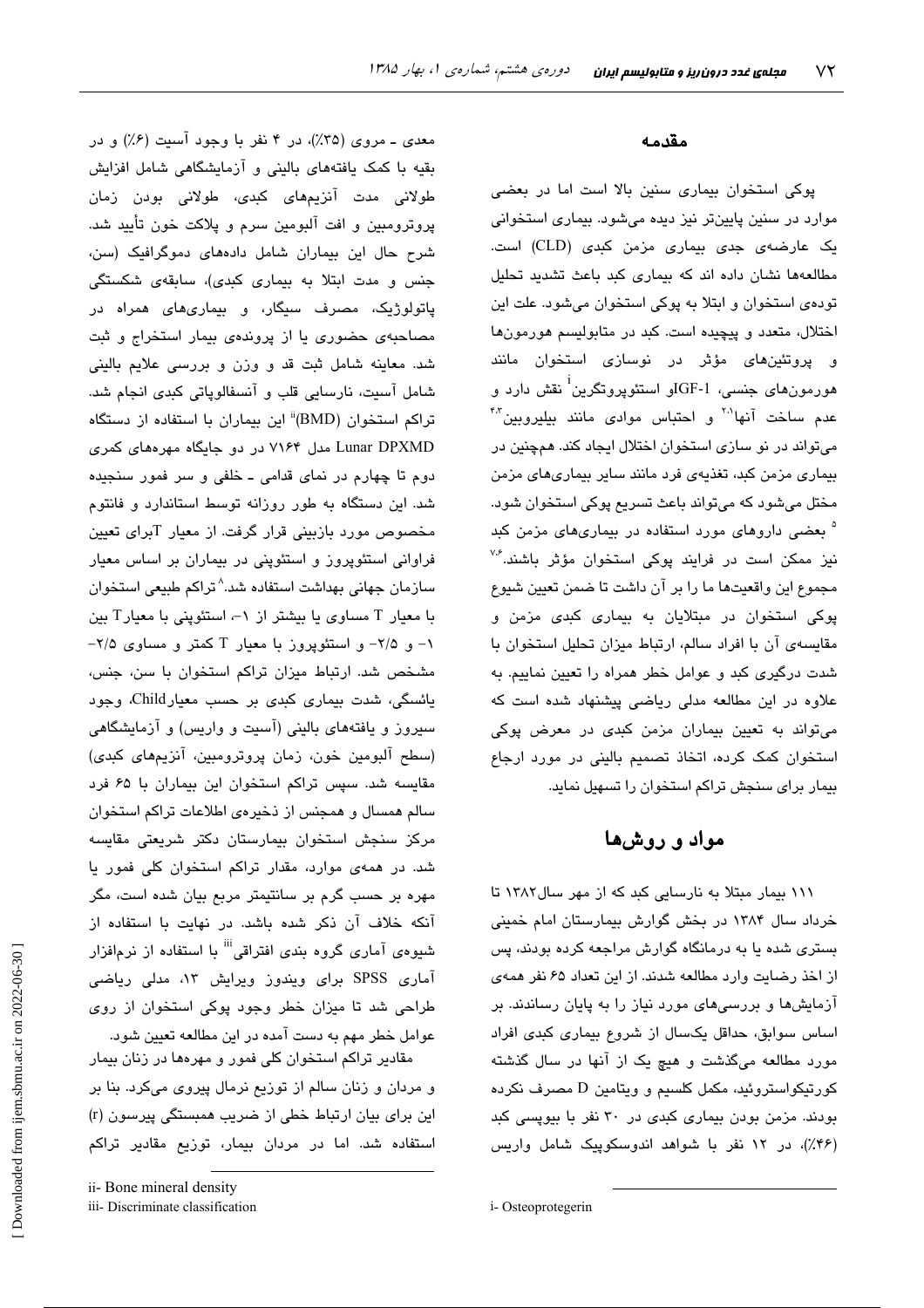|                              |                   | زنان                    |            | مردان                  |                             |
|------------------------------|-------------------|-------------------------|------------|------------------------|-----------------------------|
| $\mathbf{BMD}$ محل           | وضع تراكم استخوان | فراواني<br>نسبت فراواني |            | فراواني                | نسبت فراواني                |
| گردن فمور                    | طبيعى             | ١٨                      | 7.87/1     | $\lambda \tau$         | 7.79/1                      |
|                              | استئوپنى          | ١.                      | 7.77/a     | $\mathsf{Y}\mathsf{Y}$ | 7.81/1                      |
|                              | استئوپروز         |                         | 7.77       |                        | $\frac{1}{2}$               |
| مهرەهای کمری                 | طبيعى             | ١.                      | 7.77/a     | ۱۵                     | $\frac{1}{2}$ $\frac{1}{2}$ |
|                              | استئوپنى          | ۱۶                      | 7.00/7     | $\mathcal{L}$          | $\frac{1}{2}$ $\frac{1}{2}$ |
|                              | استئوپروز         | ٣                       | $7.1 - 77$ | $\lambda$              | 7.7.7                       |
| هر دو جایگاه                 | طبيعى             | ٨                       | 7.719      | $\setminus$            | 7.5.78                      |
|                              | استئوپنى          | $\mathcal{N}$           | 7.019      | $\lambda$ ۴            | $X^{\prime}$                |
|                              | استئوپروز         | ۴                       | 7.17/A     | $\setminus$            | 7.7.19                      |
| غیر طبیعی بودن<br><b>BMD</b> | طبيعى             | Λ                       | 7.7V/F     | $\setminus$            | 7.7.19                      |
|                              | كاهش يافته        | ۲۱                      | 7.77/5     | ۲۵                     | 7.89/8                      |

جدول ۱- فراوانی تحلیل استخوان در بیماران به تفکیک جنس

استخوان کلی مهره و فمور نرمال نبود و با تغییرات معمول شامل لگاریتم در مبنای نیر و در مبنای ۱۰ نیز نرمال نشد. بنا بر این در بررسی ارتباطات خطی در مورد تراکم استخوان کلی مردان بیمار از آزمونهای رتبهای استفاده شد و برای بیان ضریب همبستگی مربوط به تراکم استخوان در مردان ضریب اسپیرمن (rs) ارایه شد.

### يافتهها

سن بیماران ۶/۶/۱±۱۴/۱ و سن افراد سالم ۱۴/۸±۱۴/۲ سال بود که از نظر آماری تفاوتی نداشت. ۲۹ نفر از بیماران و ٢٩ نفر از افراد سالم زن بودند (٣٢/۶٪). زنان دو گروه از مردان به طور معنیداری جوانتر بودند (p<٠/٠٠۵). برای سبهولت دسترسی، یافتهها در سه بخش مجزا ارایه میشوند.

# الف) فراوانی پوکی استخوان در بیماران و مقایسهی تراکم استخوان آنها با شاهدان سالم:

فراوانی استئوپنی و استئوپروز در بیماران در یک یا دو جایگاه مورد بررسی به ترتیب ۴۷/۷٪ و ۲۳/۱٪ بود. فراوانی استئوپروز و استئوپنی به تفکیک جنس در مهرهها و فمور در جدول ۱ آورده شده است. تراکم استخوان کلی فمور و مهرهها  $gr/cm^2$  ۰/۹۸±۰/۲۲ و  $r \times 1$ ۰/۹۲±۰/۳۱ و  $gr/cm^2$ ۰/۹۸±۰/۲۳ بود که در مقایسه با افراد سالم به ترتیب ۰/۹۸±۰/۱۴ و \gr/cm2 ١/١٥±٠/١٩) كمتر بود (به ترتيب 2٠/٠٥ و p<٠/٠٥). تراکم استخوان کلی فمور و مهرهی زنان بیمار نسبت به زنان سالم و تراکم استخوان کلی مهرهی مردان بیمار نسبت به مردان سالم به طور بارزی کمتر بود (p<٠/٠٥ برای هر سه گروه) (جدول ۲).

جدول ۲– مقایسهی تراکم استخوان گروه شاهد و بیمار به تفکیک جنس

| سن                                            | تراکم استخوان کلی فمور                 | تراکم استخوان کلی مهرهها            | کروہ           | جنسيت              |
|-----------------------------------------------|----------------------------------------|-------------------------------------|----------------|--------------------|
| $Y/\lambda + Y'$                              | $\cdot/\Lambda V \pm \cdot/\cdot \eta$ | $\binom{1}{1}$ . $\frac{1}{2}$ .    | بیمار (۲۹ نفر) | زنان ٔ             |
| $\Upsilon V/\Upsilon$ + $\Upsilon V/\Delta$   | $\cdot$ /9 $V \pm \cdot / 17$          | $1/\sqrt{t}$ + $\cdot$ / $\sqrt{V}$ | شاهد (۲۹ نفر)  |                    |
| $\mathbf{Y} \wedge \pm \mathbf{Y} \mathbf{Y}$ | $\cdot$ /90 $\pm$ $\cdot$ /90          | $\cdot$ /90 $\pm$ $\cdot$ /۳        | بیمار (۳۶ نفر) | مردان <sup>⊺</sup> |
| $\Upsilon V \pm \Upsilon / 5$                 | $\cdot$ /9 $\lambda$ ± $\cdot$ /10     | $1/19 \pm 1/7$                      | شاهد (۲۶ نفر)  |                    |

\* تفاوت معنیدار تراکم استخوان کلی فمور و مهرهها بین زنان بیمار و سالم (p<٠/٠٥)؛ † تفاوت معنیدار تراکم استخوان کلی مهرهها بین مردان بیمار و سالم (p<۰/۰۰۵). تفاوت تراکم استخوان کلی فموربین مردان بیمار و سالم از نظر آماری معنیدار نبود.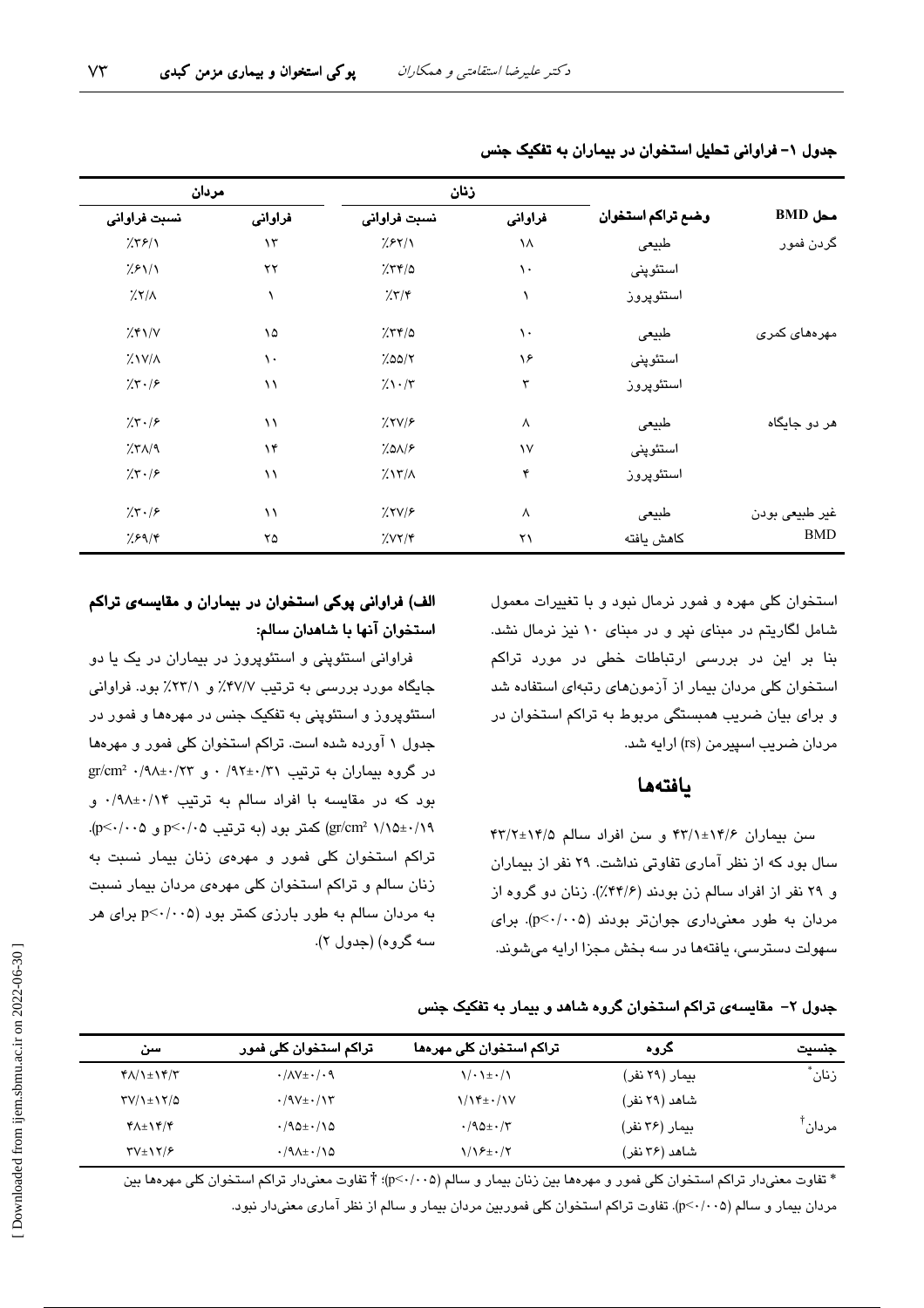### ب) ارتباط مشخصات بیماران با تراکم استخوان:

در گروه بیماران، سن و تراکم استخوان کلی فمور در مردان رابطهی خطی قوی معکوس داشتند (۰/۵-=rs و p<۰/۰۰۵) اما تراکم استخوان کلی مهرهی مردان و تراکم استخوان کلی فمور و مهرهی زنان با سن بیماران مربوط مرتبط نبودند. با کنترل اثر نمایهی تودهی بدنی رابطهی خطی معکوس تراکم استخوان کلی مهرهی زنان با سن مشخص شد (٣٣/٠-=r و p<٠/٠۵) و رابطهى سن و تراكم استخوان کلی فمور مردان نیز باقی ماند. در افراد سالم نیز سن با تراکم کلی استخوان مهرهی مردان و تراکم کلی استخوان فمور و مهرهی زنان ارتباط خطی معکوس داشت (به ترتیب ۲۳/۰-≕rs=۰/۴۲ و ۲۴/۰+=rs=۰/۶۲ و ۲۶/۰\۰=rs p<۰/۰۱). تراکم استخوان کلی فمور در مردان سالم با سن آنها ارتباط نداشت. نمایهی تودهی بدنی در مردان و زنان مبتلا با تراکم استخوان کلی فمور و مهره رابطهی خطی نداشت. با کنترل اثر سن، ارتباط تراکم استخوان کلی فمور با نمایهی تودهی بدنی در مردان (۴/۰=a p<۰/۰۵) و ارتباط خطی تراکم استخوان کلی فمور و مهره با نمایهی تودهی بدنی در زنان (به ترتیب ۰/۴۴ r=۰/۳۷ با ۰۵/۰۵p<۰/۰۵ برای هر دو) به دست آمد. نمایهی تودهی بدنی و سن در زنان بیمار به شدت با هم رابطهی خطی داشتند (x=+./۶۸  $(p<\cdot/\cdot \cdot \Delta)$ 

فراوانی علت بیماری مزمن کبدی در جدول ۳ آمده است. زنان مبتلا به هیاتیت خودایمن از زنان مبتلا به هیاتیت B به طور بارزی جوانتر بودند (۶/ ۲۶±۲۶ سال در برابر ۴۲±۴۳ سال، p<٠/٠۵). نمایهی تودهی بدنی زنان مبتلا به هپاتیت B به نحو واضحی از زنان مبتلا به هیاتیت خود ایمن بیشتر بود (۲۷/۷±۸ در مقابل ۳±۱۸/۵ Kg/m (p<۰/۰۵ Kg). مردان مبتلا به هپاتیت B از مردان مبتلا به هپاتیت با علت ناشناخته مسنتر بوده (۵۰/۳±۱۲/۱ در مقابل ۱۸/۸±۳۷/۳ سال، p<۰/۰۵)، نمایهی تودهی بدنی بیشتری، (٢/٧±٣/٧ در مقابل ٢٠±٢٧ اشتند. تراکم استخوان کلی فمور در (p<٠/٠٠۵ Kg/m<sup>2</sup>

زنان مبتلا به هپاتیت gr/cm<sup>2</sup>۰/۹±۰/۰۶) از زنان مبتلا به هياتيت خود ايمن (gr/cm<sup>2</sup>·/A±·/)، با علت ناشناخته  $(\text{gr/cm}^2\cdot/\wedge\pm\cdot/\mathfrak{k}\cdot)$  و سیروز صفراوی اولیه (۱۴۰ $(\wedge\pm\cdot/\wedge\cdot)$ بیشتر بود (p<۰/۰۵ برای هر سه گروه). تراکم استخوان کلی مهرهها در زنان و تراکم استخوان کلی مهره و فمور در مردان با اتیولوژیهای دیگر تفاوتی نداشت. مدت ابتلا به بیماری در زنان با معیار T و Z فمور و تراکم استخوان کلی مهره ارتباط خطى معكوس داشت (٥۴- - = = = = = ۰/۵۴–=a ۰/۰۰>p برای هر سه گروه).

۲۴ نفر از بیماران در درجهی A، ۲۶ نفر در درجهی B و ۱۵ نفر در درجهی C معیار Child بودند. در زنان تراکم استخوان کلی مهروی بیماران Child A از بیماران Child C  $(p<\cdot/\cdot 0 \cdot \cdot/9)$  دسشتر بود (۰۵ $\cdot\cdot\cdot\in\mathbb{R}$  در مقابل ۱،۰۶ (جدول ۴) اما بين معيار - Childو شدت تحليل استخوان بن اساس تراکم استخوان کلی فمور و مهرهها رابطهی خطی وحود نداشت.

۵۵ بیمار سپروز (۸۵٪)،۲۷ بیمار واریس مری (۴۱/۵٪)، ۲۲ بیمار آسیت (۳۴٪)، ۴۵ بیمار افزایش PT (۶۷٪)، ۱۹ بیمار كاهش يلاكت (٣٠٪)، ٢٨ بيمار كاهش آلبومين (٣٣٪)، ٢٩ بیمار افزایش آنزیمهای کبدی (۳۴/۵٪)، ۱۴ بیمار سابقهی مصرف سيگار (٢١/٥٪)، ۶ بيمار سابقه مصرف الكل (٩٪) و ٢ بيمار واريس معده (٣٪) داشتند. از اين يافتهها فقط وجود آسیت و افت پلاکت در زنان با فراوانی پوکی استخوان بیشتر همراه بود (p<-/·۵). از بین ۱۵ زن مبتلا به آسیت، ۱۴ نفر و از ۱۴ زن بدون آسیت فقط ۷ نفر تراکم استخوان غیر طبیعی داشتند (نسبت امر محتمل (LR) =۷/۶ و نسبت شانس =۱۴). فراوانی آسیت در بیماران با اتیولوژی مختلف متفاوت نبود. هر ۸ زن دارای افت پلاکت نیز تراکم استخوان غیرطبیعی داشتند (LR=۹/۱). در این مطالعه وجود منوپوز یا درمان جایگزینی هورمونی با فراوانی بیشتر یا کمتر پوکی استخوان در زنان همراه نبود.

جدول ۳– اتیولوژی بیماری مزمن کبدی

| مجموع          | <b>PSC</b>                                  | <b>PBC</b>                                  | CН                                           | هپاتيت الكلى                                | AIH                                 | <b>HCV</b>                          | <b>HBV</b>                          | علت بیمار <i>ی</i> |
|----------------|---------------------------------------------|---------------------------------------------|----------------------------------------------|---------------------------------------------|-------------------------------------|-------------------------------------|-------------------------------------|--------------------|
| $(7.00)$ $Y$ ۶ | $\overline{\phantom{m}}$                    | $(\lambda \setminus \cdot \cdot)$ $\lambda$ | $(\gamma \cdot) \in$                         | $(\lambda \setminus \cdot \cdot)$ $\lambda$ | $\qquad \qquad -$                   | $(\lambda \wedge \lambda)$          | $(\frac{1}{2})$ ) $\lambda$         | مردان              |
| (XfQ)Y9        | $(\lambda \setminus \cdot \cdot)$ $\lambda$ | $\equiv$                                    | $(Y \vee Y)$                                 | $\overline{\phantom{a}}$                    | $(\lambda \setminus \cdot \cdot)$ ۴ | (7.11)1                             | $(\mathcal{X}, \mathcal{Y}) \wedge$ | زنان               |
| ۶۵             | $(\mathcal{X}, \mathcal{Y})$ $\mathcal{Y}$  | $(\mathcal{X}, \mathcal{Y})$ $\mathcal{Y}$  | $(\mathcal{X}, \mathcal{Y})$ $\mathcal{Y}$ . | $(\mathcal{X}, \mathcal{Y})$ $\mathcal{Y}$  | $(\frac{1}{2})^{\kappa}$            | $(\lambda \setminus \mathcal{F})$ ۹ | $(\mathcal{H} \cdot)$ ۲۶            | مجموع              |

HBV = هياتيت B: HCV= هياتيت AIH = هياتيت اوتوابمن؛ CH=هياتيت با علت نامشخص؛ PBC= سيروز صفراوي اوليه؛ PSC=كلانژيت اسكلروزان اوليه.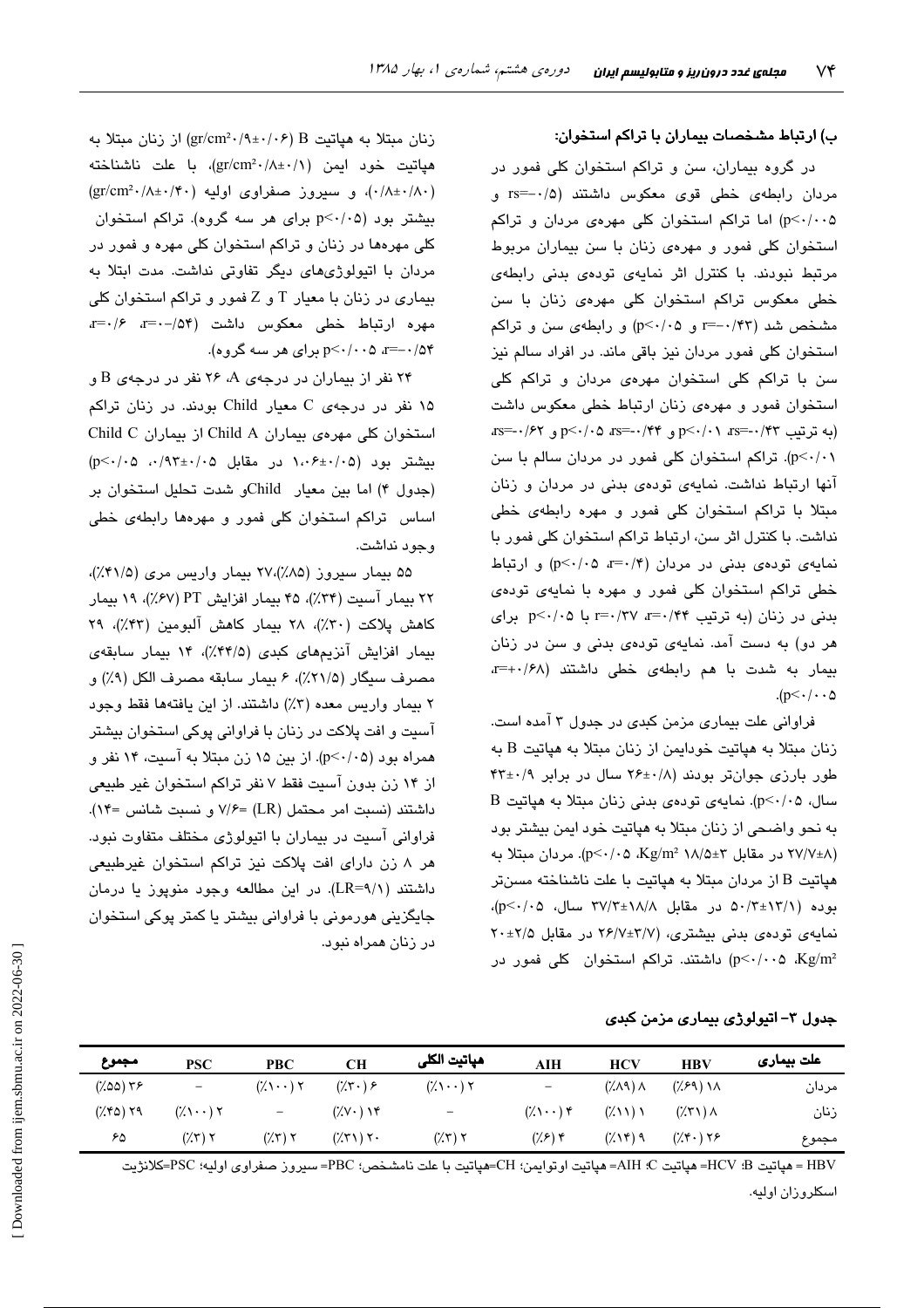| جنسيت        | <b>Child</b> | تراكماستخوانميانگين كلىمهره | انحراف معيار    | تراكم استخوان ميانگينكلىفمور | انحراف معيار         |
|--------------|--------------|-----------------------------|-----------------|------------------------------|----------------------|
| زنان         | A            | $*\sqrt{.}$                 | $\cdot/\cdot$ ۵ | $\cdot/9$                    | $\cdot/\wedge$       |
|              | B            | $\sqrt{\cdot 7}$            | $\cdot/\gamma$  | $\cdot/\lambda V$            | $\cdot/\cdot$ $\vee$ |
|              | $\mathsf{C}$ | $\cdot$ /94                 | $\cdot/\cdot$ ۶ | $\cdot/\lambda\varphi$       | $\cdot/\cdot$ ٩      |
| مردان        | A            | $\cdot/\wedge\cdot$         | $\cdot$ /٣٣     | $\cdot/91$                   | $\cdot/\gamma$       |
|              | B            | $1/\cdot 7$                 | $\cdot/\lambda$ | $\cdot$ /95                  | $\cdot/\gamma$       |
|              | $\mathsf{C}$ | 1/15                        | $\cdot/\tau$    | $\sqrt{6}$                   | $\cdot/\gamma$       |
| تمام بيماران | A            | $\cdot/9$                   | $\cdot/\tau$    | $\cdot/9$                    | $\cdot/\wedge$       |
|              | B            |                             | $\cdot/\wedge$  | $\cdot/9$                    | $\cdot/\wedge$       |
|              | $\mathsf{C}$ | $\frac{1}{2}$               | $\cdot/\tau$    | .199                         | $\cdot/\tau$         |
|              |              |                             |                 |                              |                      |

جدول ۴- تراکم استخوان در درجات مختلف Child در دو جنس مختلف

\* تفاوت معنى دار تراكم استخوان فمور زنان Child A و P<٠/٠٥) Child C

با آنالیز رگرسیون خطی مشخص شد از بین عوامل سن، نمایهی تودهی بدنی ، اتیولوژی بیماری کبدی و معیار Child. علایم و عوارض بیماری در مردان بهترین پیشگویی کننده معیار T فمور مجموعهی سن، نمایهی تودهی بدنی و وجود آسيت (r=٠/۶٧) و در زنان مدت ابتلا به بيماري، نمايهي تو دوي بدني، سن و وجود افت آلبومين (٢٨٢ - r=) هستند.

# ج) راهکار ریاضی برای شناسایی بیمارانی که بهتر است تراكم استخوان آنها سنجيده شود:

برای تشخیص بیماران کبدی در معرض خطر تحلیل استخوان (مجموع استئوپروز و استئوپنی در هر یک از دو جایگاه) و تعیین لزوم ارجاع برای سنجش تراکم استخوان بر اساس چهار عامل خطر مهم جنس، سن، نمایهی تودهی بدنی و وجود آسیت با استفاده از روش گروهبندی افتراقی با استفاده از ۷۵٪ بیماران مورد مطالعه توابعی برای پیش بینی میزان خطر پوکی استخوان تعریف شد و سپس با ۲۵٪ باقی ماندهی بیماران آزموده شد(p<۰/۰۵). حساسیت، ویژگی و ارزش اخباری مثبت و منفی این تابع برای تشخیص بیماران پر خطر به ترتیب ٨٣/٨٪، ٣٨/٢٪، ٨۶/٧٪ و ۶۵٪ مشخص شد. توابع مذکور عبارتند از:

 $\mathbf{F}$  $(Yes) = 0.876*BMI+2.946*SEX -0.053*AGE$  $+6.186*Ascites -17.249$ F (No)=  $1.149$  \*BMI +3.168\*SEX -0.141\*AGE +7.635\* Ascites  $-23.65$ 

برای استفاده از این توابع برای هر بیمار به جنس مؤنث مقدار ۱، به جنس مذکر مقدار ۲، به آسیت در صورت وجود آن مقدار ۱، و در صورت عدم وجود آن مقدار ۲ داده و همچنین به جای نمایهی تودهی بدنی و سن، مقادیر عددی آنها قرار داده میشود. در صورتی که مقدار عددی تابع از ۱ (بله) بیشتر باشد باید بیمار را برای انجام آزمون سنجش تراكم استخوان ارجاع نمود.

#### بحث

در بیماران مبتلا به CLD، فراوانی استئوپروز افزایش می یابد. شیوع استئوپنی و استئوپروز در بیماران CLD در یکی از دو جایگاه مهرههای کمری و فمور بر اساس مطالعهها مختلف به ترتیب از ۳۵٪ تا ۴۸٪ و از ۱۲٪ تا ۳۷ ٪ گزارش شده است<sup>. ۱۰۱</sup> در این مطالعه فراوانی استئوپنی و استئویروز به ترتیب نزدیک به ۴۸٪ و ۲۳٪ بود که نشان دهندهی شیوع بالای آن در جمعیت مبتلا به بیماری مزمن کبدی نسبت به جمعیت سالم ایرانی است.<sup>۱۱٬۱۲</sup> این در حالی است که بیمارانی که کورتیکواستروئید دریافت نموده بودند، وارد این مطالعه نشدند. این موضوع با توجه به افزایش طول عمر بیماران CLD به خصوص با پیوند کبد در آینده بیشتر جلوه خواهد نمود. با توجه به اینکه اکنون پوکی استخوان در کشورهای دیگر منجر به شکستگی مهرهها در ۲۹٪ بیماران بعد از پیوند کبد میشود."' علت اصلی ممکن است افزایش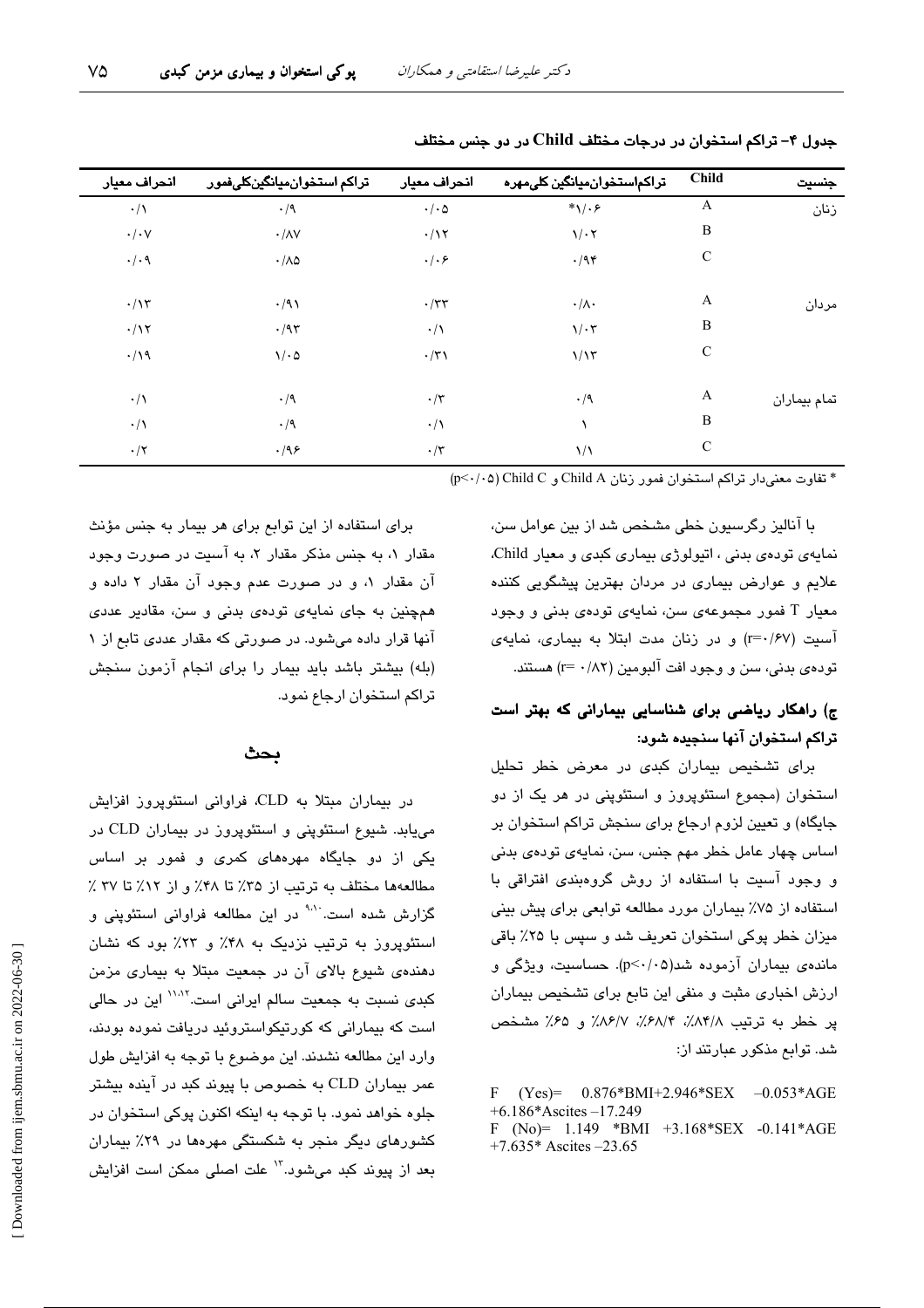جذب استخوان<sup>!</sup> و کاهش دوباره سازی<sup>!!</sup> آن باشد که با افزایش مارکرها*ی ه*یدروکسی پرولین، پیرینیدولین و هيدروکسي پيرينيدولين<sup>iii</sup> مشخص مي،شود.<sup>۱۴</sup>

عوامل خطرساز شناخته شدهی پوکی استخوان در این بیماران افزایش سن،<sup>۱۵</sup> مصرف سبگار، الکل،۱<sup>۶٬۱۷</sup> کاهش تودەي عضلانى، بىتحركى، تغذيەيىد، درمان با استروئيدها، <sup>۱۸۸۹</sup> کلستاز <sup>۲۰</sup> و شاید مونویوز و هییو گنادیسم باشند.<sup>۲۱٬۲۲</sup>

در مطالعهها قبلی سن و نمایهی تودهی بدنی با میزان تراکم استخوان بیماران رابطه داشتند.<sup>۲۲-۲۵</sup> در این مطالعه نیز با حذف اثر یکی از این دو متغیر، متغیر دیگر با میزان تراکم استخوان رابطه داشت که این رابطه در مورد نمایهی تودهی بدنی مستقیم و در مورد سن معکوس بود. طبیعی است که بیماران جوانتر و دارای تودهی عضلانی بیشتر، تراکم استخوان بیشتری داشتند. در کنار سن و وزن بدن احتمالاً عوامل دیگر مانند اتبولوژی بیماری کندی در تحلیل استخوان نقش ندارند.<sup>۹</sup> با این وجود مطالعه روی موش<sup>۲۶</sup> و انسان نشان داده است که بیماریهای کلستاتیک مانند PSC و PBC به طور ویژه باعث افزایش تحلیل استخوان میشود.<sup>۲۷</sup> در مطالعهى حاضر، زنان مبتلا به هياتيت B از مبتلايان به هپاتیت در اثر سایر علل تراکم استخوان فمور بیشتری داشتند. این بیماران سنین جوانی را در سلامت گذرانده و به حداکثر تودهی استخوانی<sup>i٬</sup> مناسب رسیدهاند. قسمتی از این تفاوت نیز به خاطر تودهی عضلانی بیشتر این بیماران است. البته احتمال وجود دلایل هورمونی و زمینهای را در بیماران مبتلا به هیاتیت خود ایمن، با علت ناشناخته و کلستاتیک نمی توان رد نمود.

در این مطالعه شاخصهای تراکم استخوان فمور با طول مدت ابتلا به بیماری مربوط بودهاند. طبیعی است که اگر بیماری کبدی به طور مستقیم یا به واسطهی تغییر وضعیت تغذیهی بیمار بر تراکم استخوان بیمار اثر کند، این تأثیر در دراز مدت بیشتر خواهد بود. البته یافتههای متناقضی در این مورد در لیتراتور وجود دارد.<sup>۲۸،۲۹</sup> یافتهها در مورد وجود یا عدم وجود ارتباط بین شدت بیماری کبدی و عوارض بیماری نیز با میزان تراکم استخوان متعدد و گاهی متناقضاند<sup>۳۲-۳۰</sup> در این مطالعه به جز کاهش تراکم استخوان فمور در زنان

درجەي Child C نسىت بە درجەي Child A، يافتەي دېگرى که مؤید کاهش تراکم استخوان در درجات بالای Child باشد، وجود نداشت.

همانند یافتههای این مطالعه، در مطالعهها قبلی نیز گزارش شده است که پائسگی و جایگزینی هورمونها تأثیری بر مقادير تراكم استخوان ندارد. `` البته يافتههاى متناقض نيز وجود دارد.

در بیماران آسیتی این مطالعه، فراوانی تراکم استخوان غیرطبیعی بیشتر بود. این موضوع شاید به وضع بد تغذیه و بی تحرکی این بیماران یا به علت زمینهای بیماری مربوط باشد. البته در این مطالعه شاهدی برای اثبات یا رد این فرضيهها به دست نيامد.

در مورد راهکار ریاضی تخمین میزان خطر وجود پوکی استخوان باید گفت که پیش از این نیز تلاش های مشابهی در مورد پیشبینی احتمال وجود خطر تحلیل استخوان در بیماری مزمن کبد انجام شده است که در آنها از سن و نمایەی تودەی بدنی و سابقەی مصرف كورتیكوستروئید استفاده شده است.<sup>۳۴٬۳۵</sup> در مطالعهی حاضر پس از آزمودن همهی ترکیبهای محتمل از متغیرهایی که ممکن است میزان خطر پوکی استخوان را پیش بینی نمایند، بر اساس چهار متغیر تأثیرگزار اصلی بعنی چنس، سن، نمایهی تودهی بدنی، و وجود آسیت توابعی تعریف شد که به تصمیمگیری پزشک بر بالين بيمار كبدى ايرانى براى ارجاع يا عدم ارجاع بيمار جهت بررسی تراکم استخوان کمک میکند. در صورتی که تابع مثبت ((f(Pos) بیشتر از تابع منفی ((f(Neg) باشد، احتمال وجود تحلیل استخوان بیشتر خواهد بود و لازم است تراکم استخوان بیمار سنجیده شود. در غیر این صورت نیاز به بررسی بیشتر نیست.

اين شيوه، حساسيت خوب (٨۵٪) و ويژگي قابل قبولي (۶۹٪) دارد که ضمن یافتن اکثر بیمارانی که نیاز به سنجش تراکم استخوان دارند از صرف هزینهی بیجا جلوگیری میکند. البته باید خاطر نشان نمود در این مطالعه بیمارانی که کورتیکواستروئید میگرفتند، وارد نشدند و از آزمودن توان دیگر داروها*ی* دریافتی در پیشبینی پوکی استخوان نیز صرف نظر شد. بنا بر این در کنار فرمول فوق باید بیماران مصرفکنندهی کورتیکواستروئید و سایر داروهای باعث پوکی استخوان، بیماران با وضع بد تغذیه، و بیماران زمینگیر و به شدت بد حال نیز از نظر تراکم استخوان بررسی شوند. این رو با توجه به حساسیت بیشتر نسبت به

i-Bone resorption

ii-Remodeling

iii- free deoxypyridinoline, pyridinoline, and hydroxyproline iv- Peak Bone Mass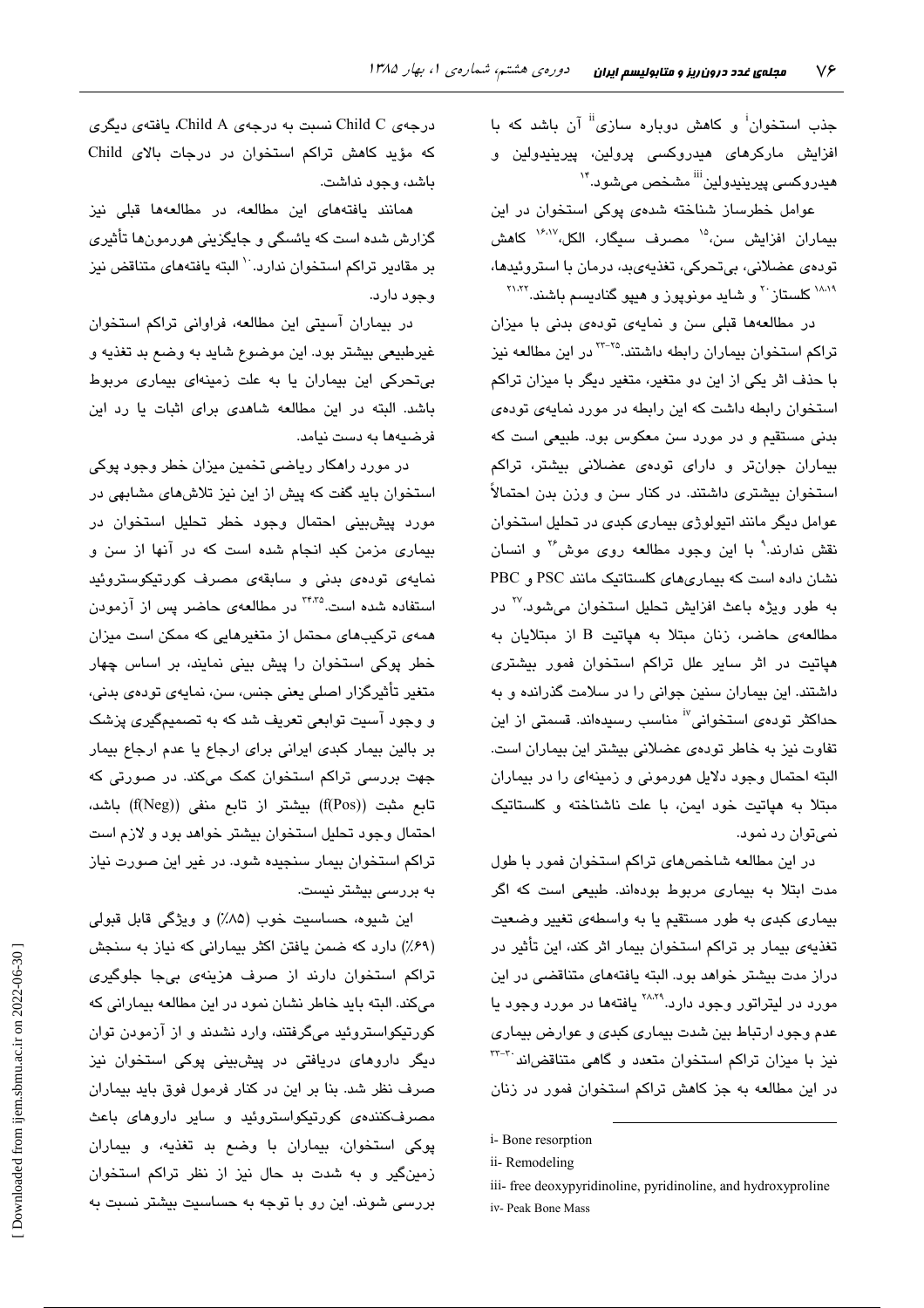تکمیلی کمک نماید و در ضمن از اتلاف هزینهی احتمالی اضافی برای سنجش تراکم استخوان بیمارانی که خطر نسبی کمتری دارند، جلوگیری نماید. البته در کنار بیماریابی زود هنگام استفاده از روشهای شناخته شدهی درمانی کمک کننده است. مهمترین نکته آن است که با توجه به فراوانی استئويني و استئويروز در CLD و بدون علامت بودن آنها، باید عوامل خطر آن را شناخت و با بررسی زود هنگام از راهکارهای پیشگیرانه و درمانی مناسب بهره جست. روش IOSS<sup>\*</sup> و طراحی ویژهی آن برای مبتلایان به CLD. مناسبتر و کارامدتر به نظر می رسد.

به طور خلاصه باید گفت که غربالگری زود هنگام بیماران پرخطر با تراکم استخوان میتواند رکن پیشگیری و درمان پوکی استخوان در بیماران CLD محسوب گردد. استفاده از راهکار ریاضی این مقاله ـ در صورتی که در مطالعهها آینده در تعداد بیشتری از بیماران مزمن کبدی به کار گرفته شود و نتایج این تحقیق را تأیید کند، میتواند به تشخیص زود هنگام بیماران پر خطر برای انجام بررسی های

## **References**

- 1. Cemborain A, Castilla-Cortazar I, Garcia M, Quiroga J, Muguerza B, Picardi A, et al. Osteopenia in rats with liver cirrhosis: beneficial effects of IGF-I treatment. J Hepatol 1998; 28: 122-31.
- 2. Gallego-Rojo FJ, Gonzalez-Calvin JL, Munoz-Torres M, Mundi JL, Fernandez-Perez R, Rodrigo-Moreno D. Bone mineral density, serum insulin-like growth factor I, and bone turnover markers in viral cirrhosis. Hepatology 1998; 8: 695-9.
- 3. Floreani A, Chiaramonte M, Giannini S, Malvasi L, Lodetti MG, Castrignano R, et al. Longitudinal study on osteodystrophy in primary biliary cirrhosis (PBC) and a pilot study on calcitonin treatment. J Hepatol 1991; 12; 217-23.
- 4. Janes CH, Dickson ER, Okazaki R, Bonde S, McDonagh AF, Riggs BL. Role of hyperbilirubinemia in the impairment of osteoblast proliferation associated with cholestatic jaundice. J Clin Invest 1995; 95: 2581-
- 5. Cabre E, Gassull MA. Nutritional and metabolic issues in cirrhosis and liver transplantation. Curr Opin Clin Nutr Metab Care 2000; 3: 345-54.
- Kurihara N, Roodman GD. Interferons-alpha and -6 gamma inhibit interleukin-1 beta-stimulated osteoclastlike cell formation in long-term human marrow cultures. J Interferon Res 1990; 10: 541-7.
- Melton LJ 3rd, Khosla S, Atkinson EJ, O'Fallon WM, Riggs BL. Relationship of bone turnover to bone density and fractures. J Bone Miner Res 1997: 12: 1083-91.
- Cummings SR, Bates D, Black DM. Clinical use of 8. bone densitometry: scientific review. JAMA 2002; 288: 1889-97.
- $\mathbf{Q}$ Ninkovic M, Love SA, Tom B, Alexander GJ, Compston JE. High prevalence of osteoporosis in patients with chronic liver disease prior to liver transplantation. Calcif Tissue Int 2001; 69:21-6.
- 10. Sokhi RP, Anantharaju A, Kondaveeti R, Creech SD, Islam KK, Van Thiel DH. Bone mineral density among cirrhotic patients awaiting liver transplantation. Liver Transpl 2004; 10:648-53.

١١. ١١- بهرامی امير ، نيک نياز عليرضا ، كوشا احمد ، سهرابی

حبيبپور دولتي سعيد ، بلندي علي. طرح جامع پيشگيري و

درمان پوکی استخوان در کشور (INOP-1): بررسی وضعیت تراکم استخوان در جمعیت ۲۰ تا ۶۹ ساله شهر تبریز در سال ۸۲–۱۳۸۱. مجلهی غدد درون ریز و متابولیسم ايران ١٣٨٣؛ سال ۶. (ضميمهى ٢، خلاصهى مقالات هفتمين کنگره بین الملی بیماری های غدد درون ریز). صفحات ۳۴ تا  $\mathfrak{r}\Delta$ 

- ١٢. رجبيان رضا، لاريجاني باقر، پريزاده م ج، لايق پ. شيوع استئوپروز در مشهد. مجلهی غدد درون ریز و متابولیسم ایران.۱۳۸۳؛ سال ۶، ضمیمهی شمارهی ۲ (خلاصهی مقالات هفتمین کنگره*ی* بینالمللی بیماریهای غدد درون٫یز و متابوليسم): صفحهى ١١.
- 13. Meys E, Fontanges E, Fourcade N, Thomasson A, Pouyet M, Delmas PD. Bone loss after orthotopic liver transplantation. Am J Med 1994; 97: 445-50.
- 14. Crosbie OM, Freaney R, McKenna MJ, Hegarty JE. Bone density, vitamin D status, and disordered bone remodeling in end-stage chronic liver disease. Calcif Tissue Int 1999; 64: 295-300.

١٥. پژوهي محمد، حسيننژاد آرش، سلطاني اکبر، مقبولي پيلا،

مدنی فرزانه، لاریجانی باقر. تراکم معدنی استخوان و

استئویروز در زنان ۱۰ تا ۷۵ ساله تهرانی. طبیب شرق،

١٣٨٢. سال ۵، شمار دی ١، صفحات ٢١ تا ٢٨.

- 16. Mobarhan, SA, et al. Metabolic bone disease in alcoholic cirrhosis. Hepatology 1984;4:266
- 17. Diamond T, Stiel D, Lunzer M, Wilkinson M, Posen S. Ethanol reduces bone formation and may cause osteoporosis. Am J Med 1989; 86: 282-8.
- 18. Xu H, Eichstaedt H. Assessment of serial changes of bone mineral density at lumbar spine and femoral neck before and after liver transplantation. Chin Med J (Engl) 1999; 112: 379-81.
- 19. Hamburg SM, Piers DA, van den Berg AP, Slooff MJ, Haagsma EB. Bone mineral density in the long term after liver transplantation. Osteoporos Int 2000; 11: 600-6.
- 20. Floreani A, Chiaramonte M, Giannini S, Malvasi L, Lodetti MG, Castrignano R, et al. Longitudinal study on osteodystrophy in primary biliary cirrhosis (PBC)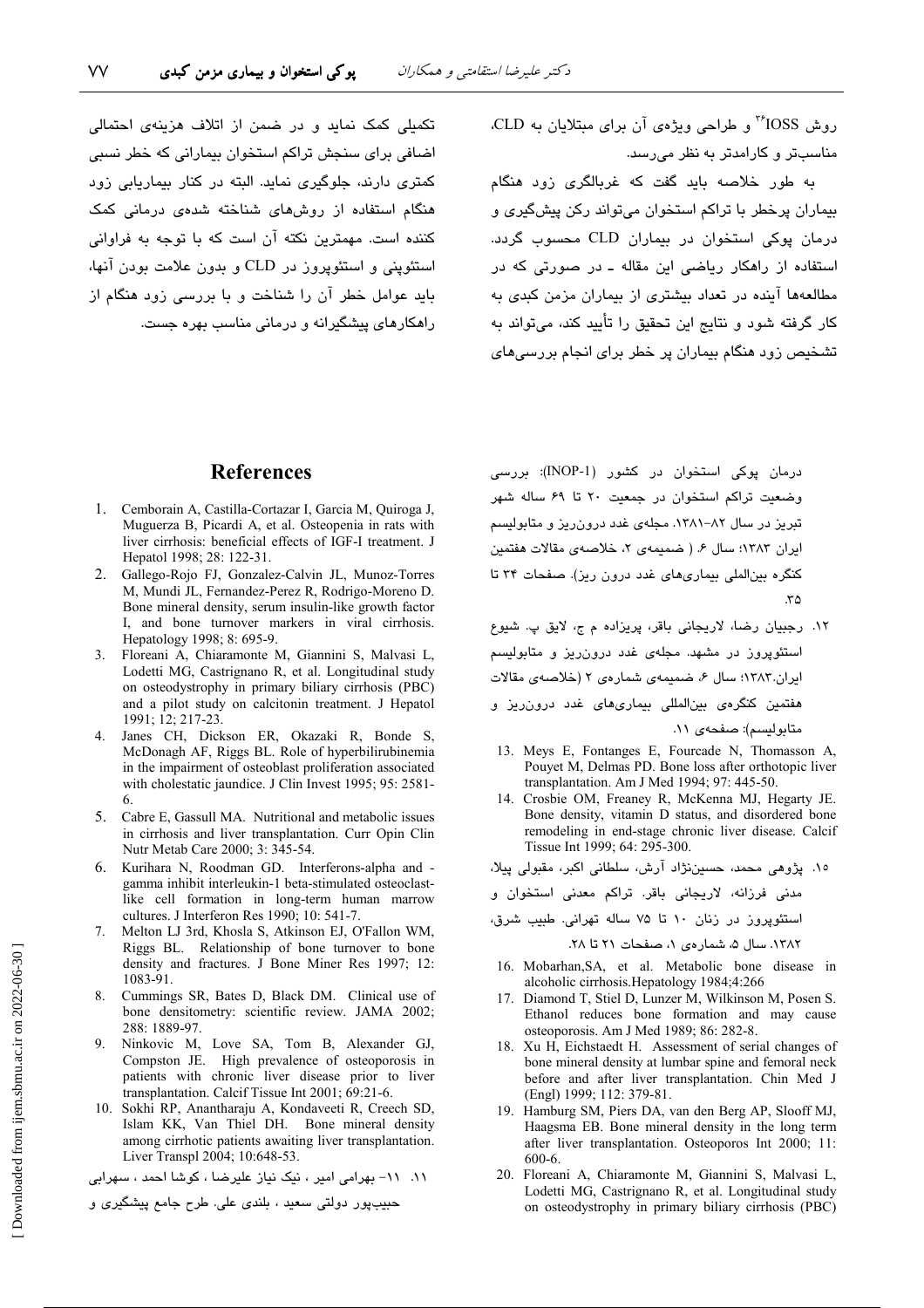and a pilot study on calcitonin treatment. J Hepatol 1991: 12: 217-23.

- 21. Ng TM, Bajjoka IE. Treatment options for osteoporosis in chronic liver disease patients requiring liver transplantation. Ann Pharmacother 1999; 33: 233-5.
- ۲۲. جوادی ابراهیم، حسیننژاد آرش، خلیلیفرد علیرضا، ادیبی
- ۔<br>حسین، مقبولی پیلا، لاریجانی باقر. ارتباط دریافت و سطح
- سرمی کلسیم و ویتامین D با تراکم معدنی استخوان. طبیب

شرق، ١٣٨٢، سال ۵، شمار دي ١؛ صفحات ١-١٢.

- 23. Shiomi S, Masaki K, Habu D, Takeda T, Nishiguchi S, Kuroki T, et al. Calcitriol for bone disease in patients with cirrhosis of the liver. J Gastroenterol Hepatol 1999; 14: 547-52.
- 24. Masaki K, Shiomi S, Kuroki T, Tanaka T, Monna T, Ochi H. Longitudinal changes of bone mineral content with age in patients with cirrhosis of the liver. J Gastroenterol 1998; 33: 236-40. Miller PD, Zapalowski C, Kulak CA, Bilezikian JP. Bone densitometry: the best way to detect osteoporosis and to monitor therapy. J Clin Endocrinol Metab 1999; 84: 1867-71.
- 25. Mabuchi M, Kawamura I, Fushimi M, Inoue T, Takeshita S, Takakura S, et al. Induction of bone loss by bile duct ligation in rats. In Vivo 2001; 15: 281-7.
- 26. Guanabens N. Pares A. Marinoso L. Brancos MA. Piera C, Serrano S, et al. Factors influencing the development of metabolic bone disease in primary biliary cirrhosis. Am J Gastroenterol 1990; 85: 1356-62.
- 27. Masaki K, Shiomi S, Kuroki T, Tanaka T, Monna T, Ochi H. Longitudinal changes of bone mineral content with age in patients with cirrhosis of the liver. J Gastroenterol1998 ; 33: 236-40.
- 28. Idilman R, de Maria N, Uzunalimoglu O, van Thiel Hepatic osteodystrophy: review. DH. <sub>a</sub> Hepatogastroenterology 1997; 44: 574-81.
- 29. Mitchison HC, Malcolm AJ, Bassendine MF, James Metabolic bone disease in primary biliary **OF** cirrhosis at presentation. Gastroenterology 1988; 94:  $463 - 70$ .
- 30. Compston JE. Hepatic osteodystrophy: vitamin D metabolism in patients with liver disease. Gut. 1986;  $27 \cdot 1073 - 90$
- 31. Cemborain A. Castilla-Cortazar I. Garcia M. Ouiroga J. Muguerza B, Picardi A, Santidrian S, Prieto J. Osteopenia in rats with liver cirrhosis: beneficial effects of IGF-I treatment. J Hepatol 1998; 28: 122-31.
- $32<sup>°</sup>$ Ormarsdottir S, Ljunggren O, Mallmin H, Michaelsson K, Loof L. Increased rate of bone loss at the femoral neck in patients with chronic liver disease. Eur J Gastroenterol Hepatol 2002; 14: 43-8.
- 33. Melton LJ 3rd, Khosla S, Atkinson EJ, O'Fallon WM, Riggs BL. Relationship of bone turnover to bone density and fractures. J Bone Miner Res 1997; 12: 1083-91.
- 34. WHO. Assessment of fracture risk and its application to screening for postmenopausal osteoporosis. Report of a WHO Study Group. World Health Organ Tech Rep Ser. 1994; 843:1-129.

٣٥. صداقت مجتبى، سلطانى اكبر، حميدى زهره، حسين نپاد آرش، رحیمی ایمان، لاریجانی باقر. ایجاد یک سیستم ساده برای غربالگری استئوپروز. مجلهی غدد درون٫ریز و متابولیسم ایران، ١٣٨٣، سال ۶ ضمیمهی ٢ (خلاصهی مقالات هفتمین کنگرهی بینالمللی بیماریهای غدد درون ریز و متابولسيم): صفحهي ۵۷.